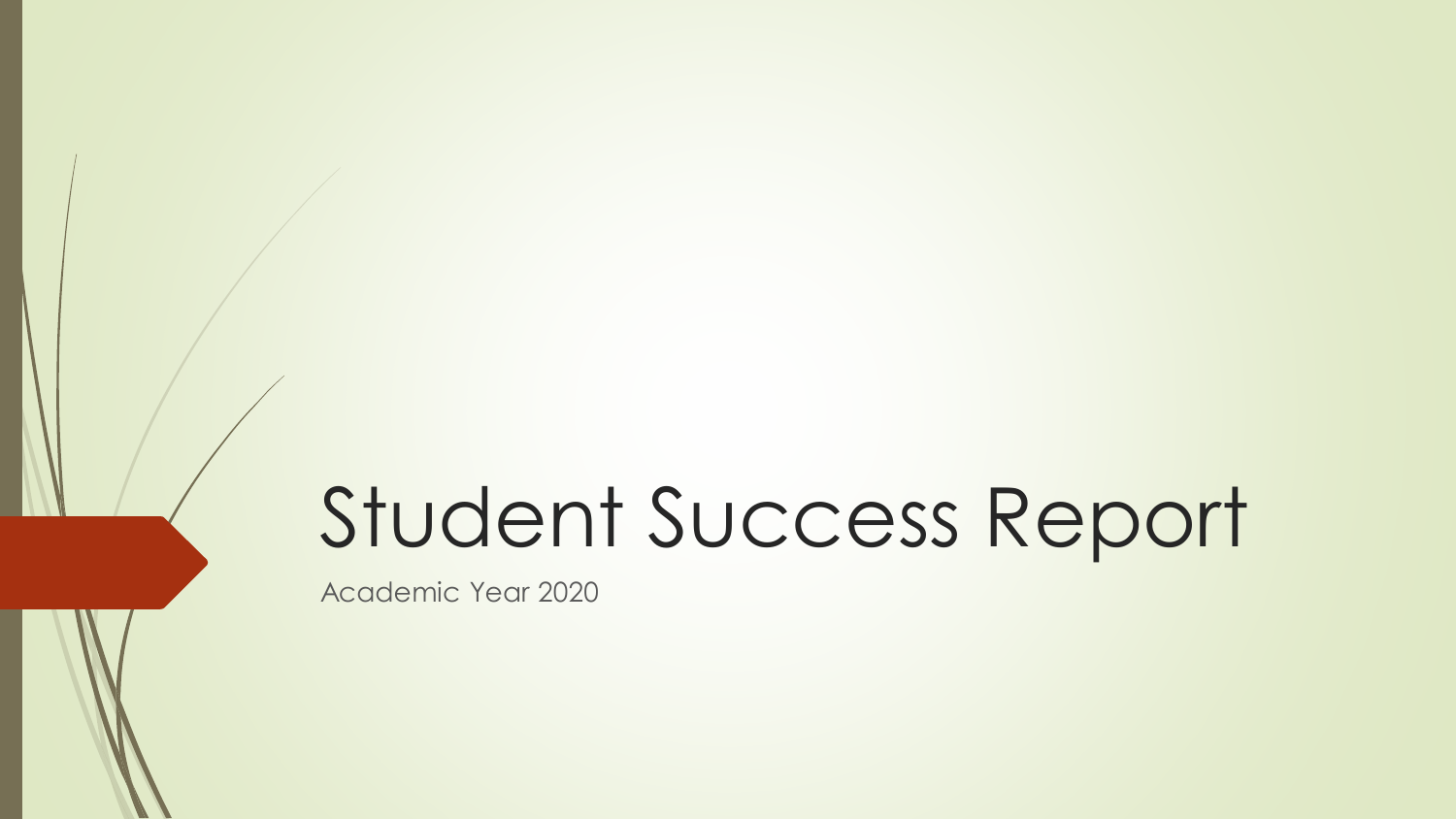# Overview

- **Student Enrollment Data**
- Graduate Data
- Completion Rates
- **Student Retention Rates**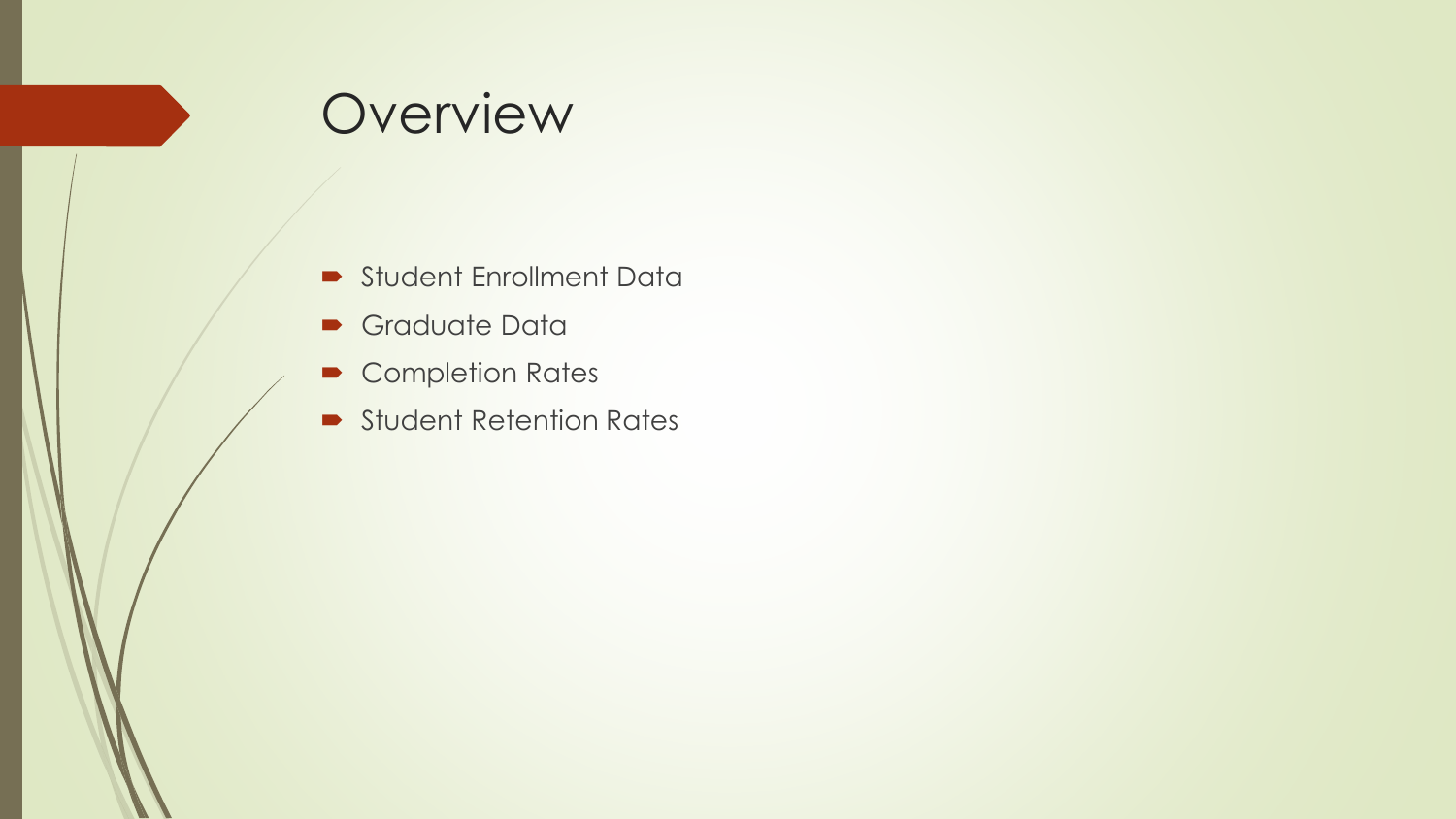# Student Enrollment

- **Annual Full-time Enrollment**
- **Indian Student Count**
- **FTE by Site**
- **FTE by Mode of Learning**
- **Headcount by Site**
- **Headcount by Learning**
- **Headcount by Program of Study**
- **Headcount ABE, GED and Workforce**
- **Headcount by Degree Type**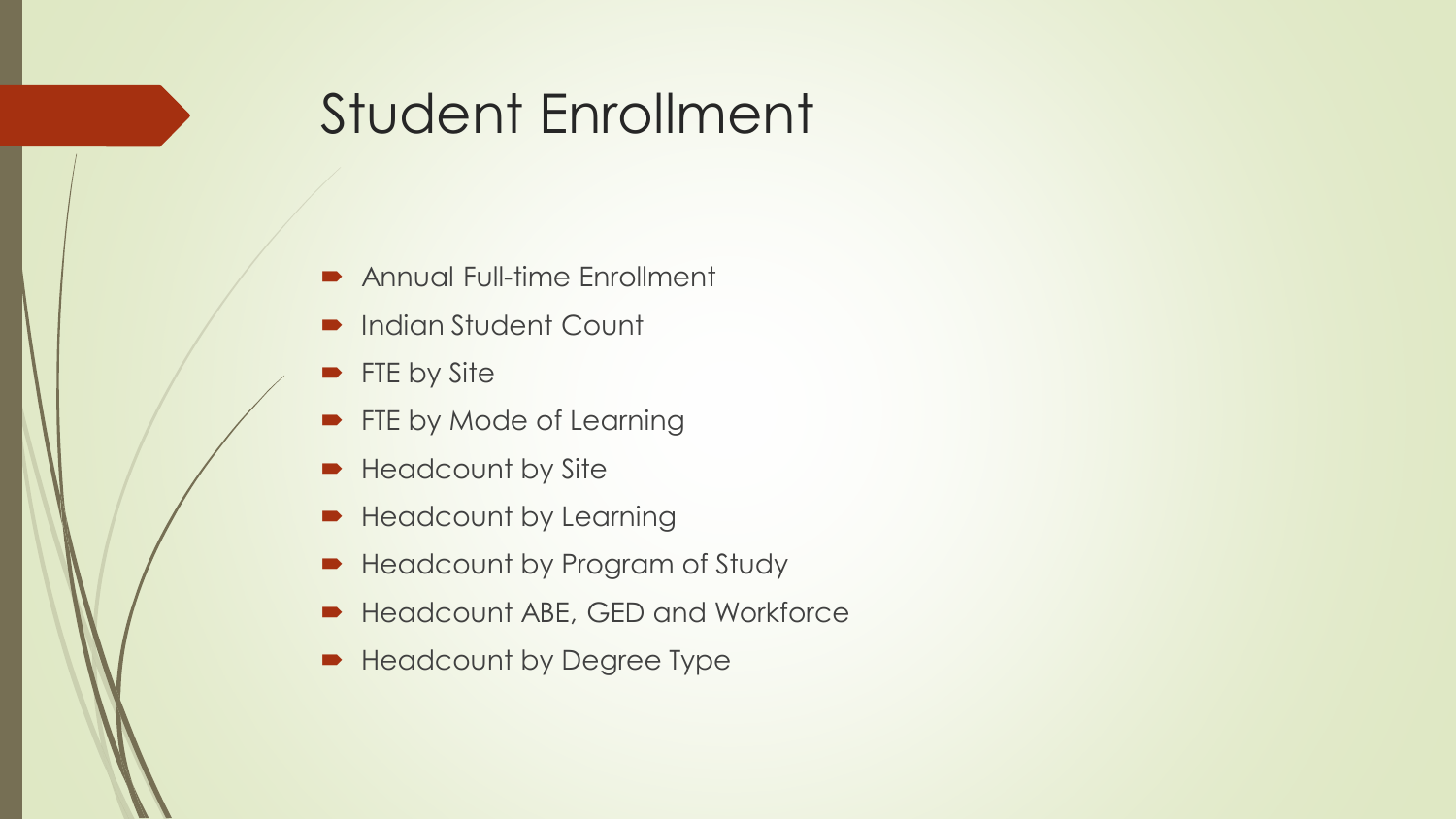# Annual Full-Time Enrollment



 $\blacksquare$ AY15  $\blacksquare$ AY16  $\blacksquare$ AY17  $\blacksquare$ AY18  $\blacksquare$ AY19  $\blacksquare$ AY20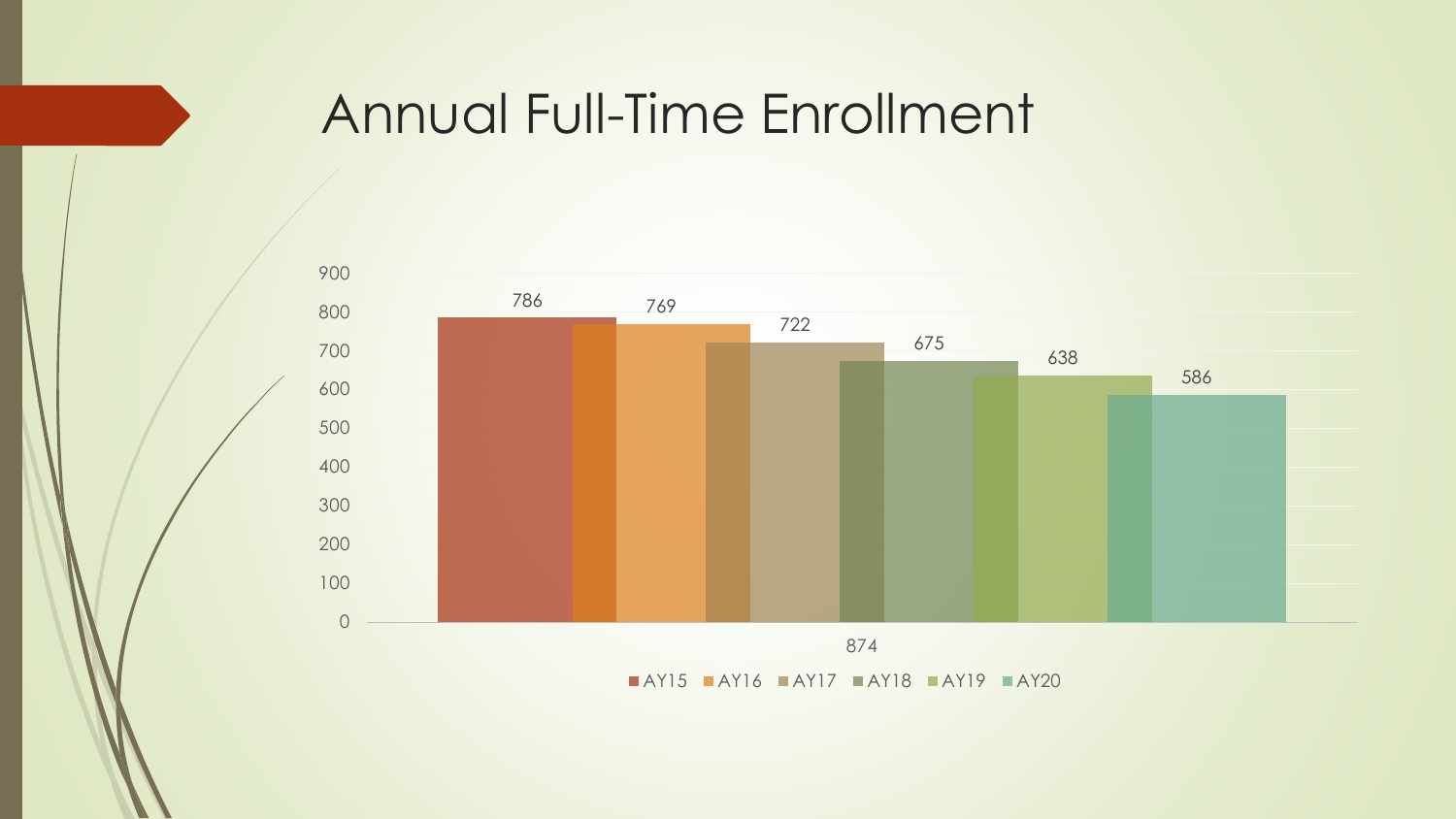# Indian Student Count

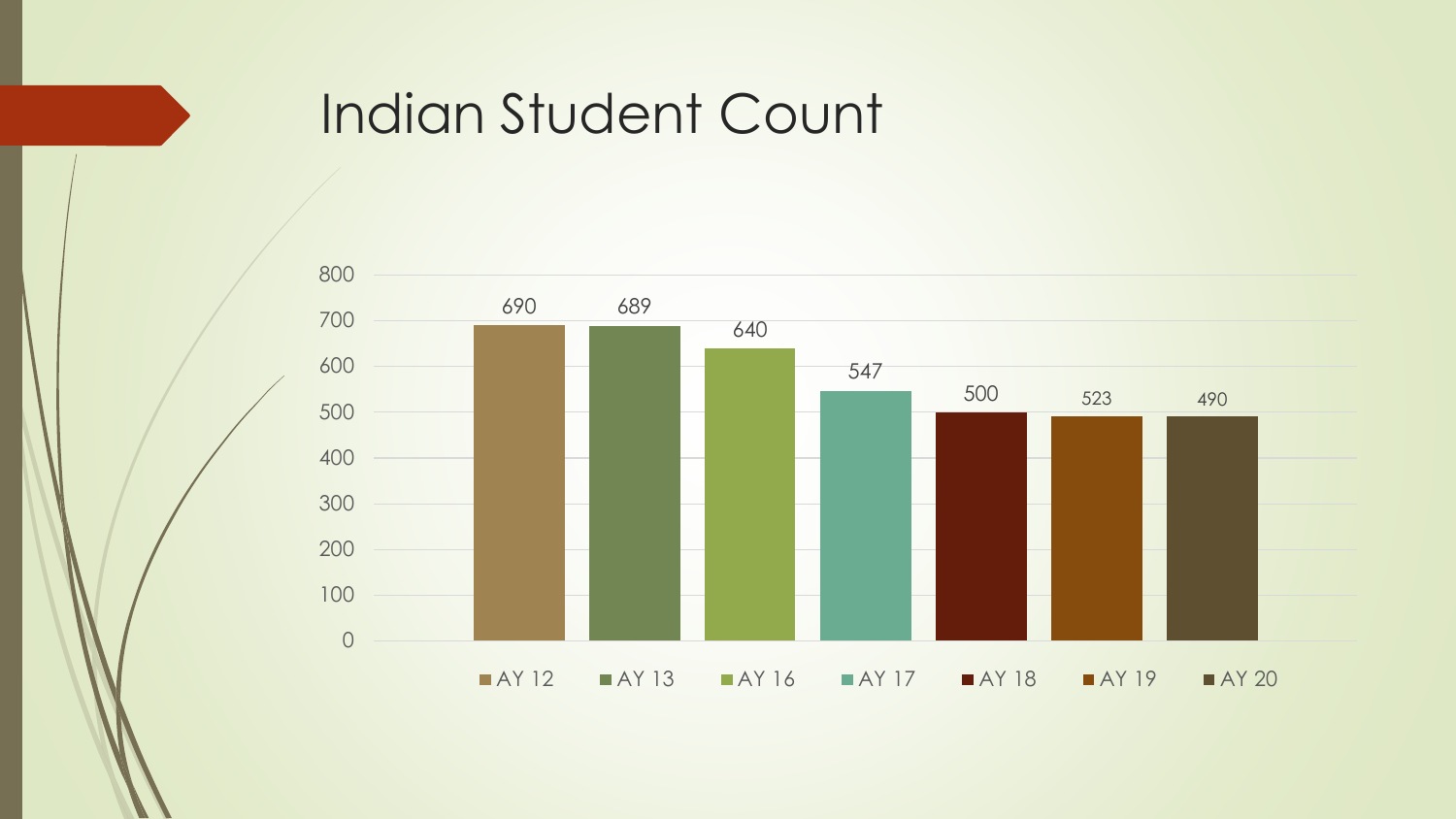# Annual Full Time Enrollment by Site

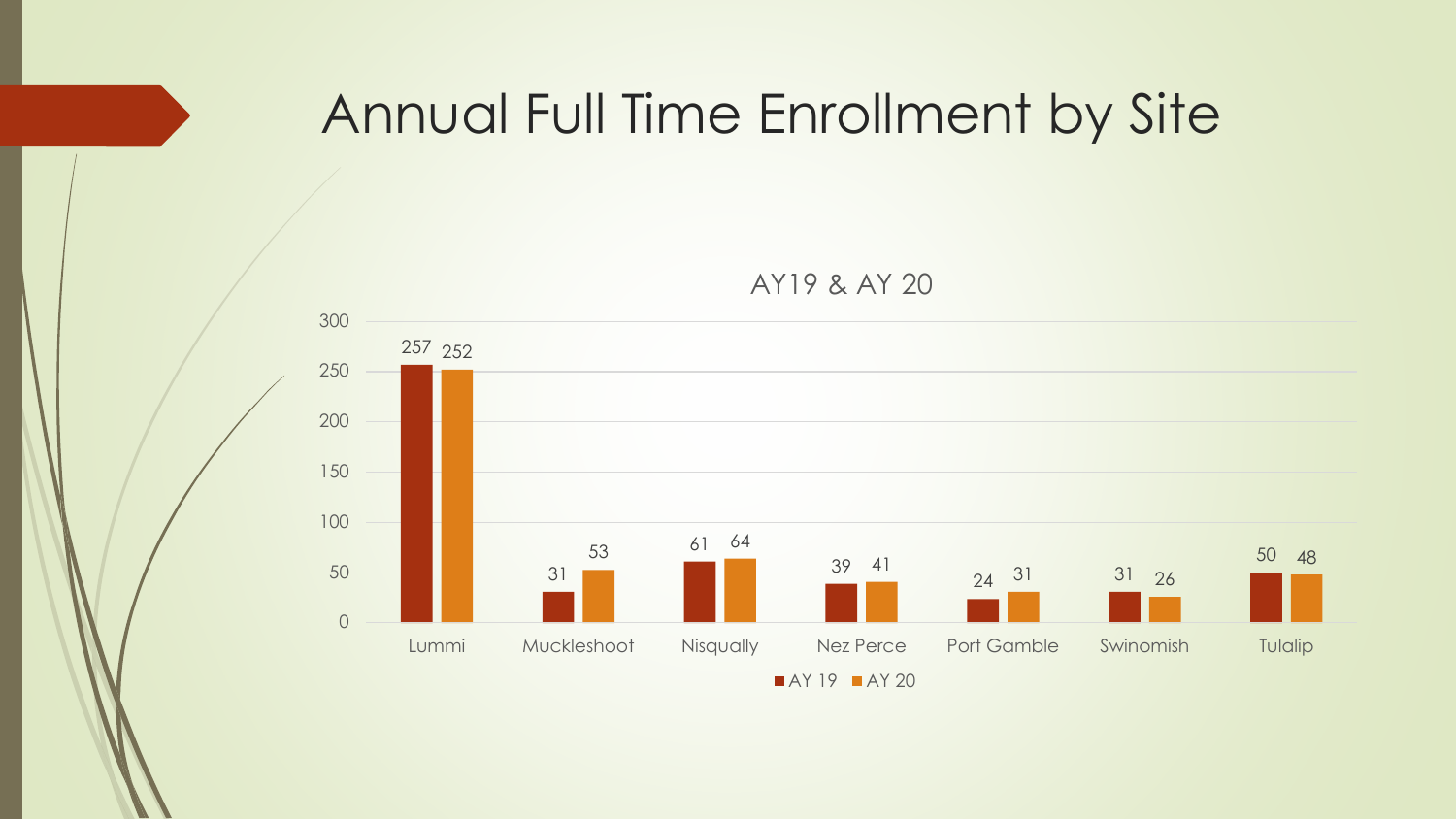# Full-Time Enrollment by Mode of Learning



AY 19 & AY 20

**AY 19 AY 20**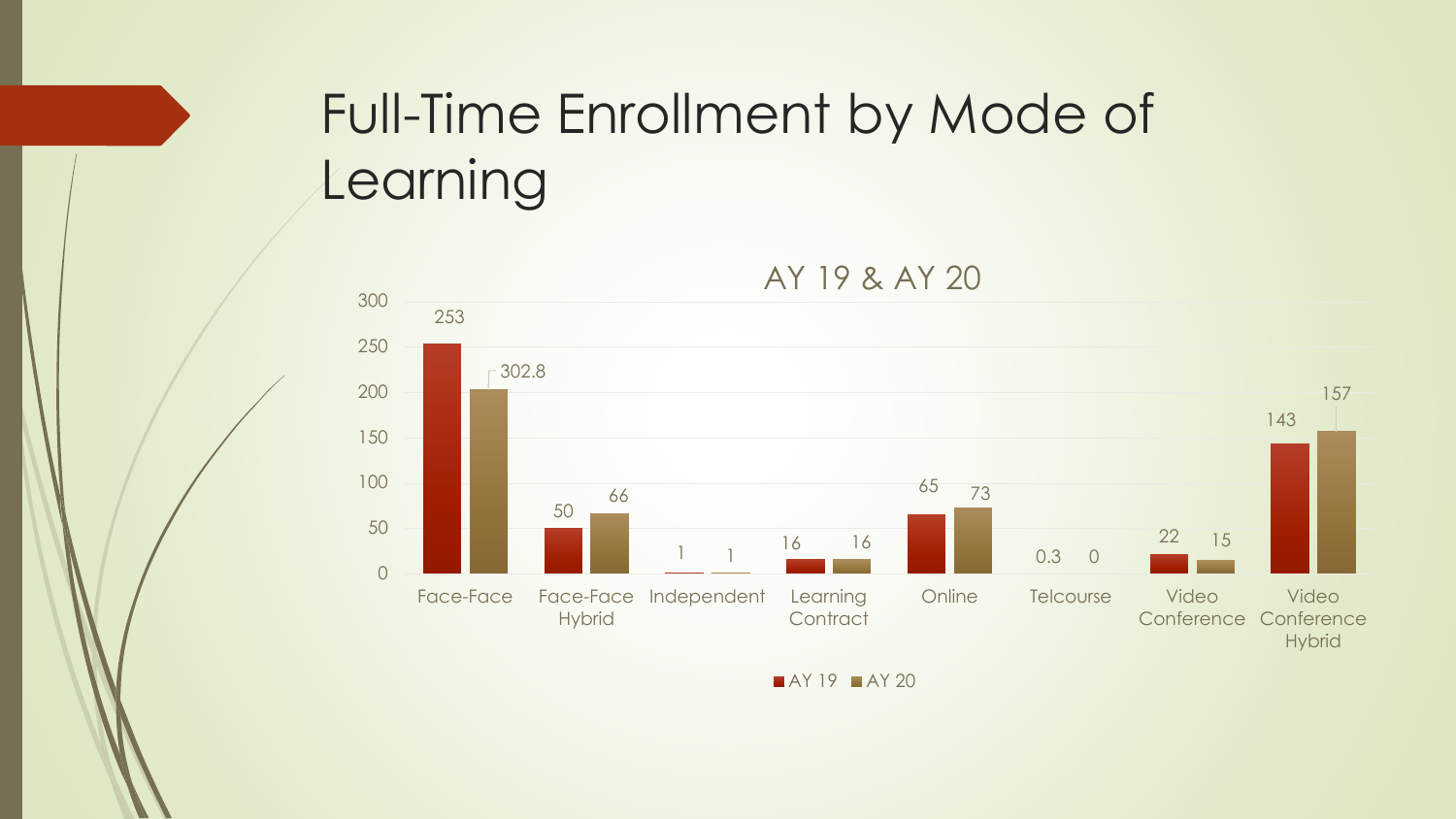# Headcount by Mode of Learning



**AY 19 & AY 20**

 $AY19$   $AY20$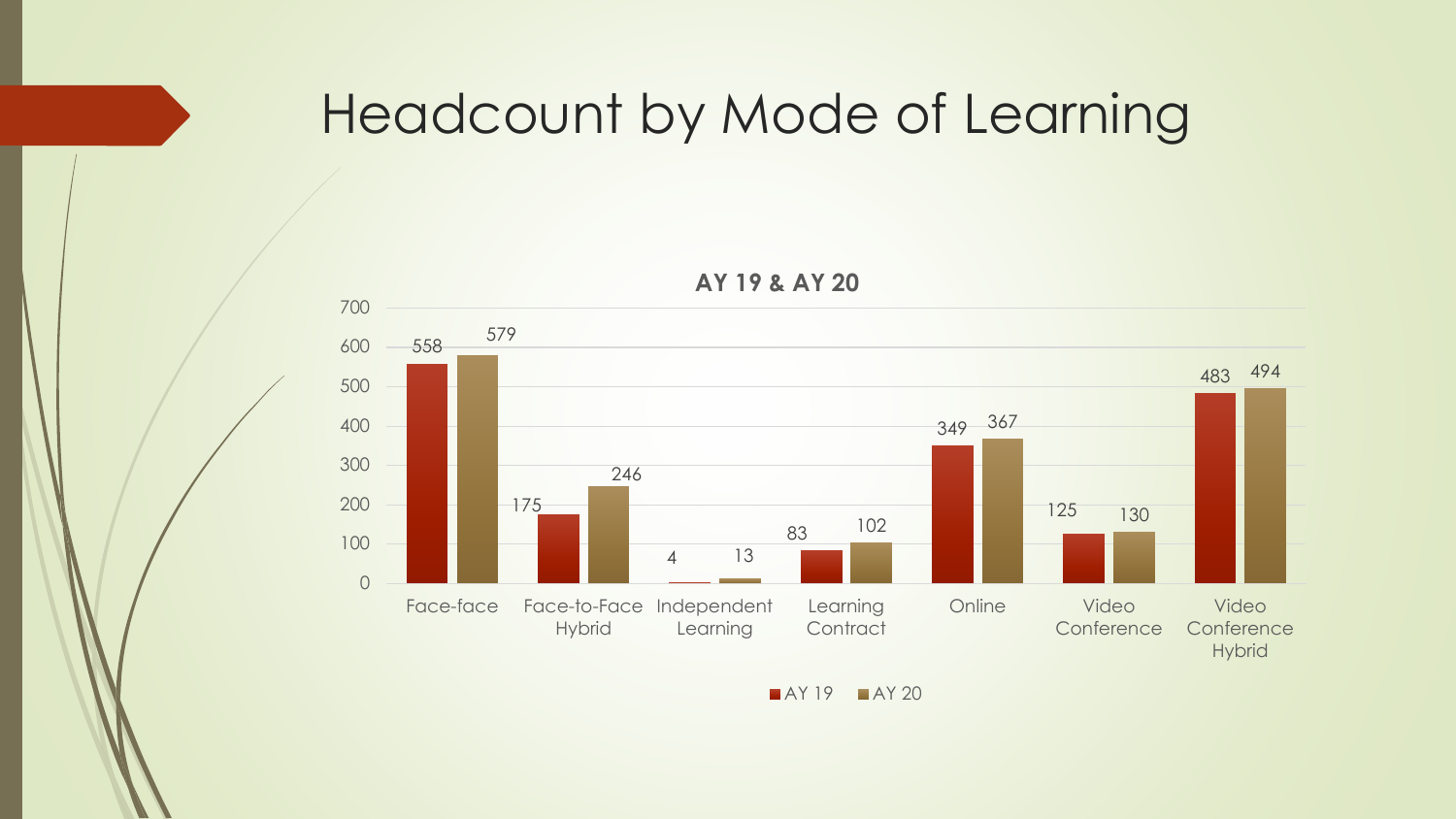

# Headcount by Site

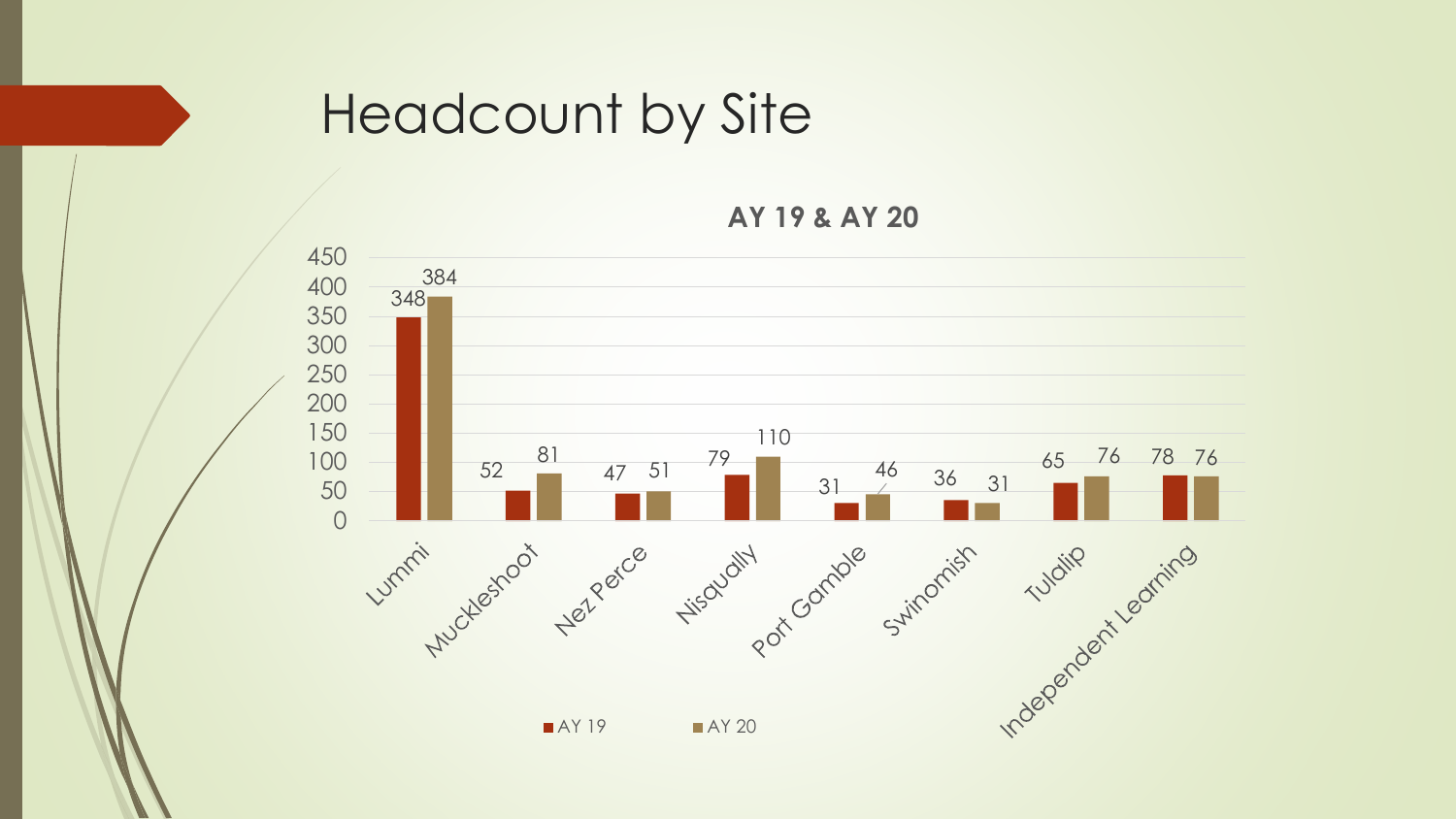# Headcount by Program of Study

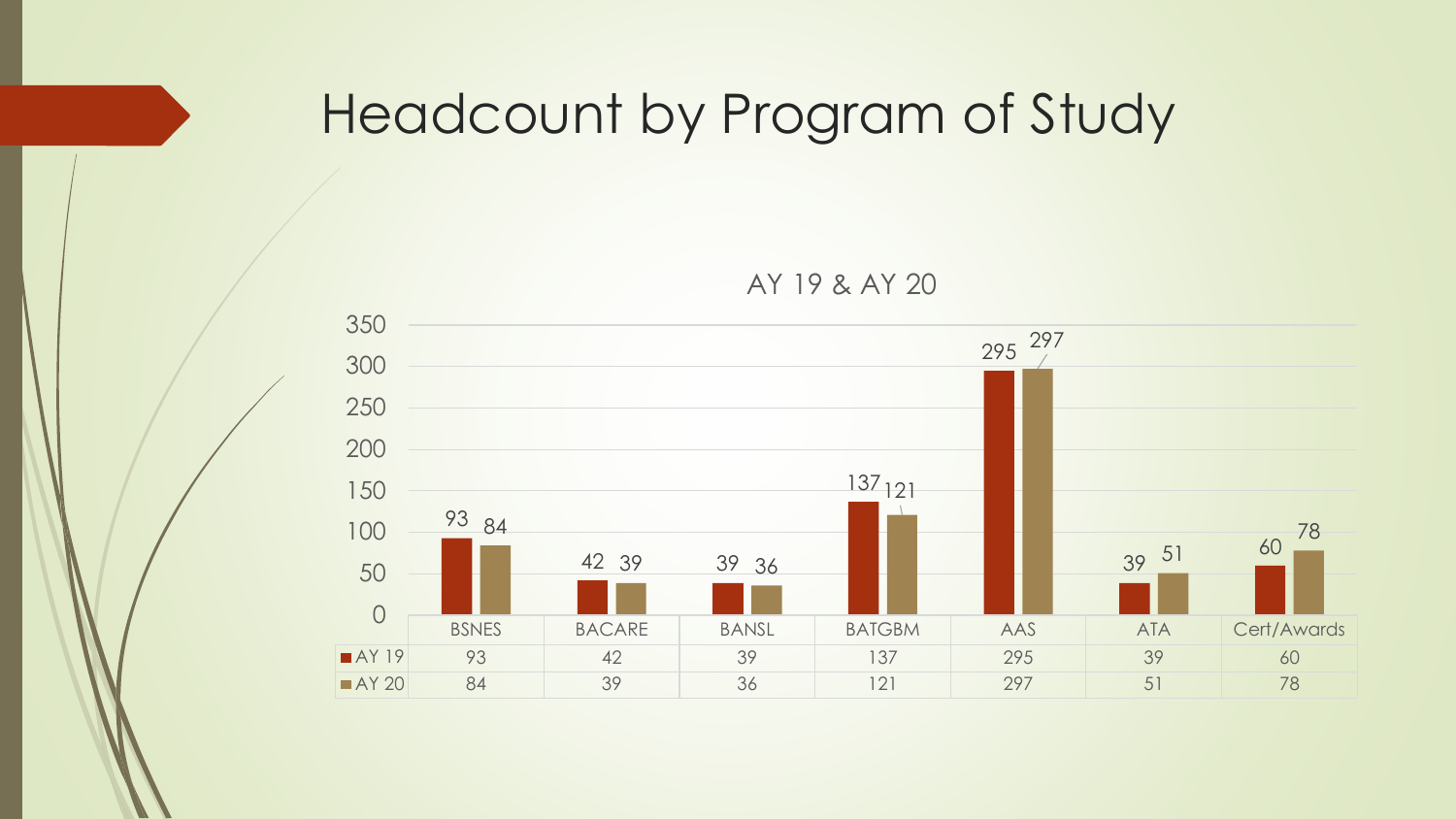# Headcount by Division

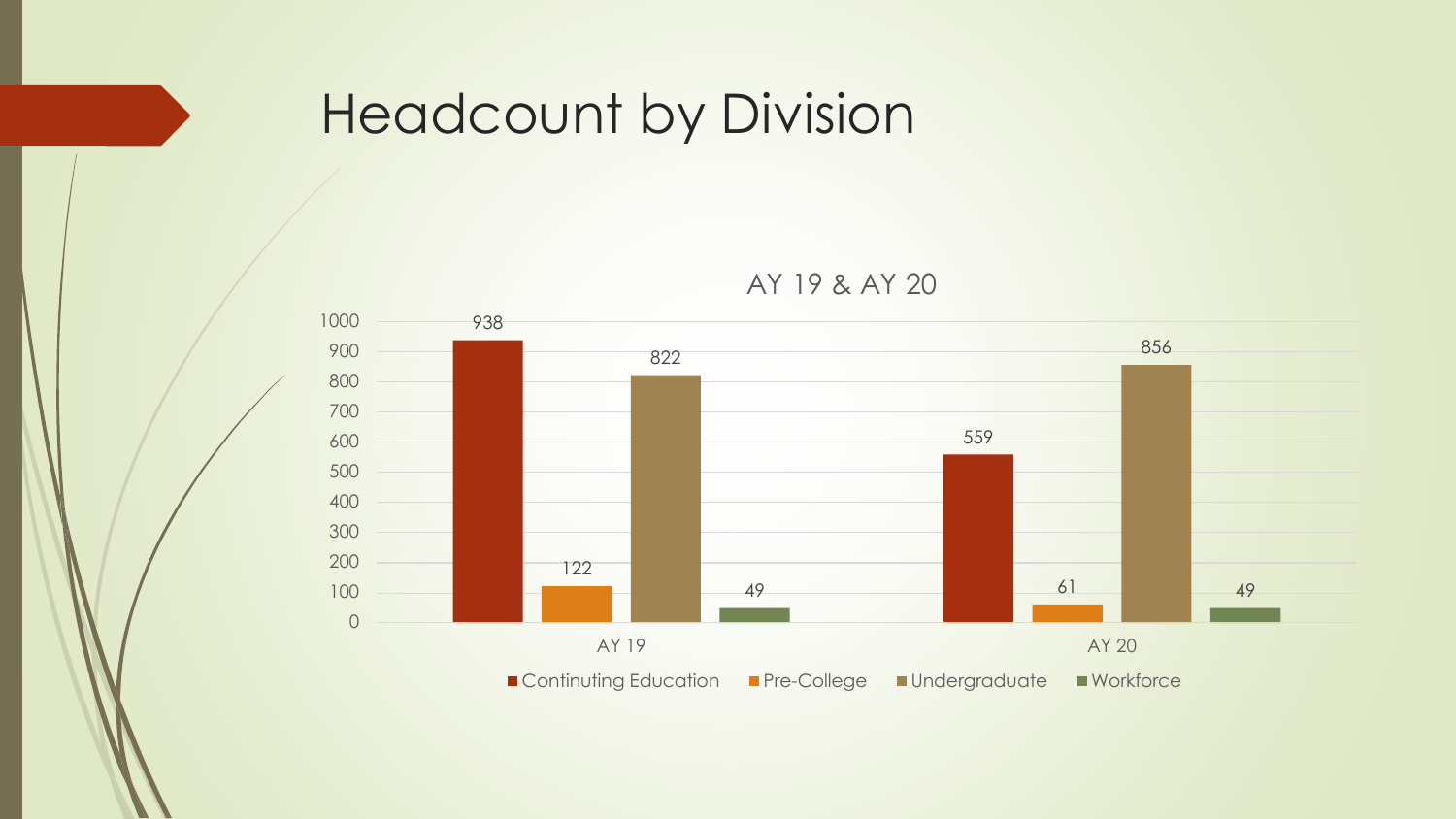# Headcount by Degree Type

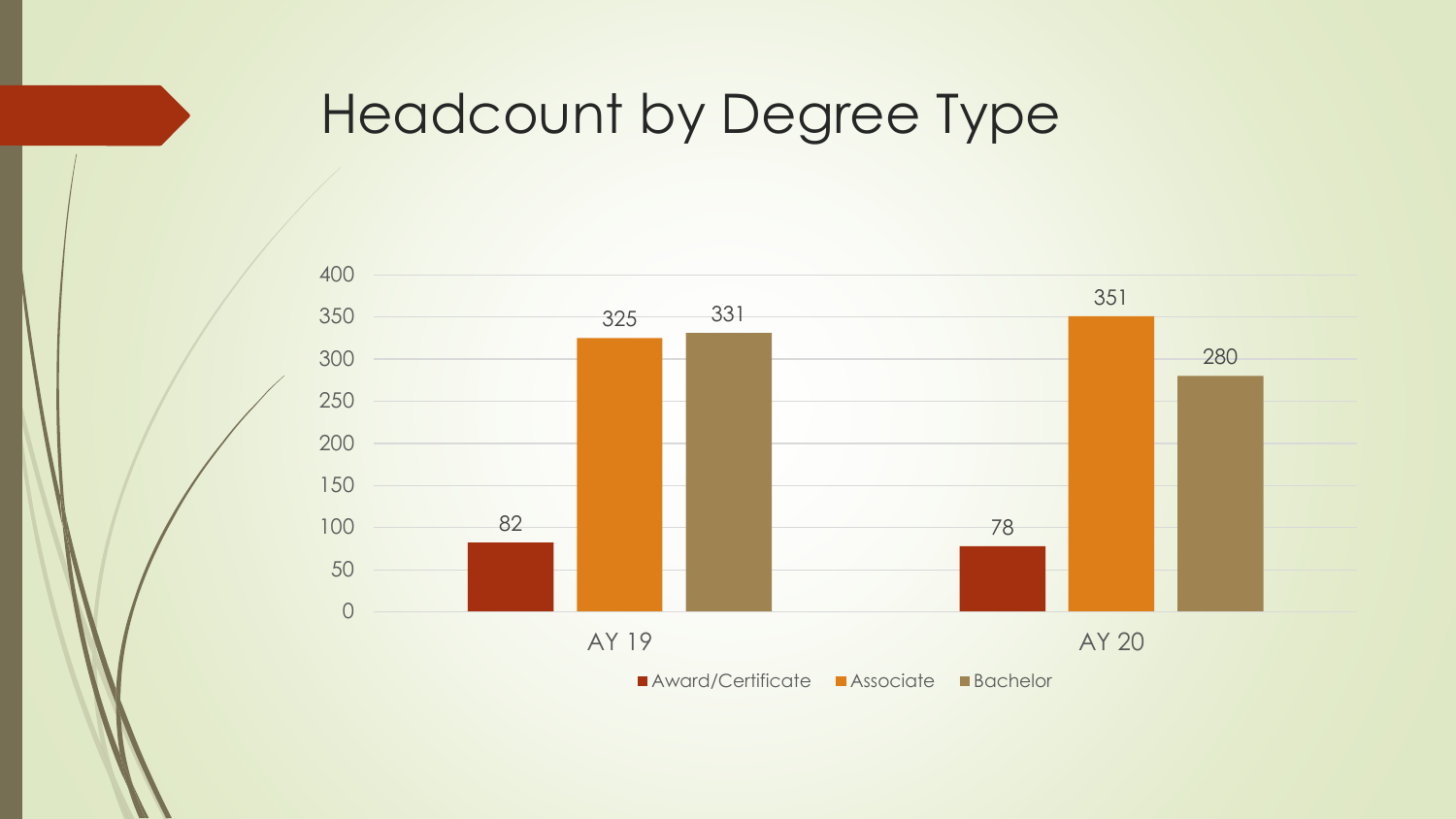# Graduation Data

- Number of Graduates by Degree Type
- **Degrees by Student Location**
- Academic Standing of Graduates
- Capstone Learning Proficiencies
- 3-Year Graduation Rate for (2yr) Associates Programs
- 6-Year Graduation Rate for (4yr) Bachelor Programs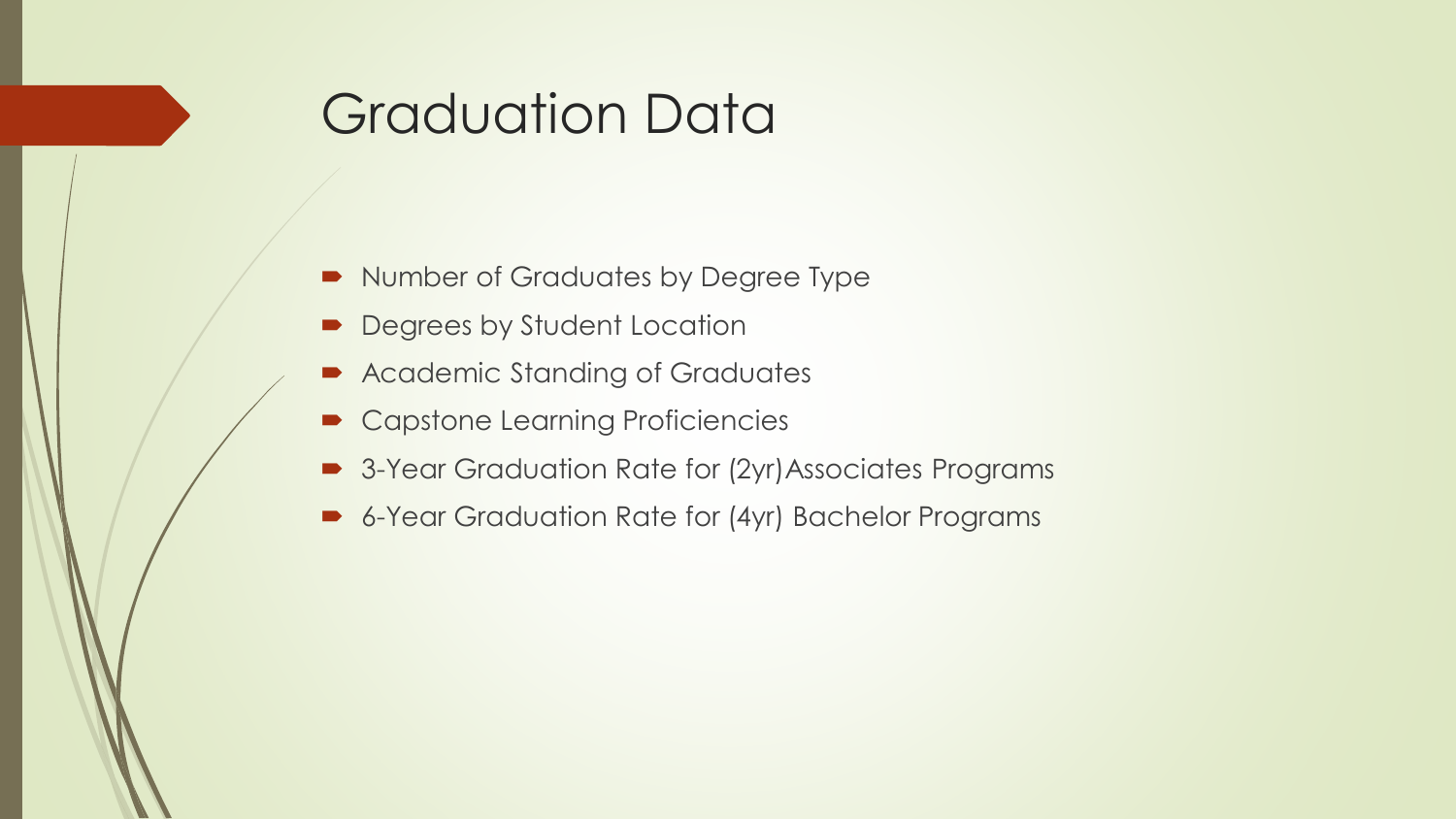# Graduates by Degree Type

| <b>Degree</b>                                           | <b>AY 18</b>   | AY 19          | AY 20          |
|---------------------------------------------------------|----------------|----------------|----------------|
| <b>BS</b> - Native Environmental Science                | 11             | 11             | 9              |
| <b>BA - Tribal Governance &amp; Business Management</b> | 24             | 25             | 29             |
| BA - Community Advocates in Responsive Education        | $\overline{2}$ | 2              | 8              |
| <b>BA - Native Studies Leadership</b>                   | 10             | $\overline{7}$ | 3              |
| <b>AAS - General Direct Transfer</b>                    | 63             | 47             | 45             |
| AAS - Public and Tribal Administration                  | $\overline{2}$ | $\mathbf{1}$   | $\mathbf{1}$   |
| AAS - Business Entrepreneurship                         | $\overline{4}$ | 1              | 5              |
| APS-T Early Childhood Education                         | $\overline{4}$ | 3              | 3              |
| ATA - Chemical Dependency Studies                       | $\mathbf{1}$   | $\overline{4}$ | $\overline{0}$ |
| ATA - Information Technology                            | $\mathbf{0}$   | $\mathbf{O}$   | $\mathbf{1}$   |
| CERT - Computer Repair                                  | $\mathbf{1}$   | $\overline{0}$ | $\overline{0}$ |
| AWC - Tribal Museum Studies                             | $\Omega$       | $\Omega$       | $\Omega$       |
| AWC - Early Childhood Education (Initial & Short)       | $\overline{7}$ | $\mathbf{0}$   | 8              |
| AWC - Entrepreneurship                                  | 3              | 2              | 2              |
| AWC - Tribal Vocational Rehabilitation Studies          | 12             | 18             | 18             |
| AWC - Tribal Casino Management                          | $\overline{2}$ | $\Omega$       | $\Omega$       |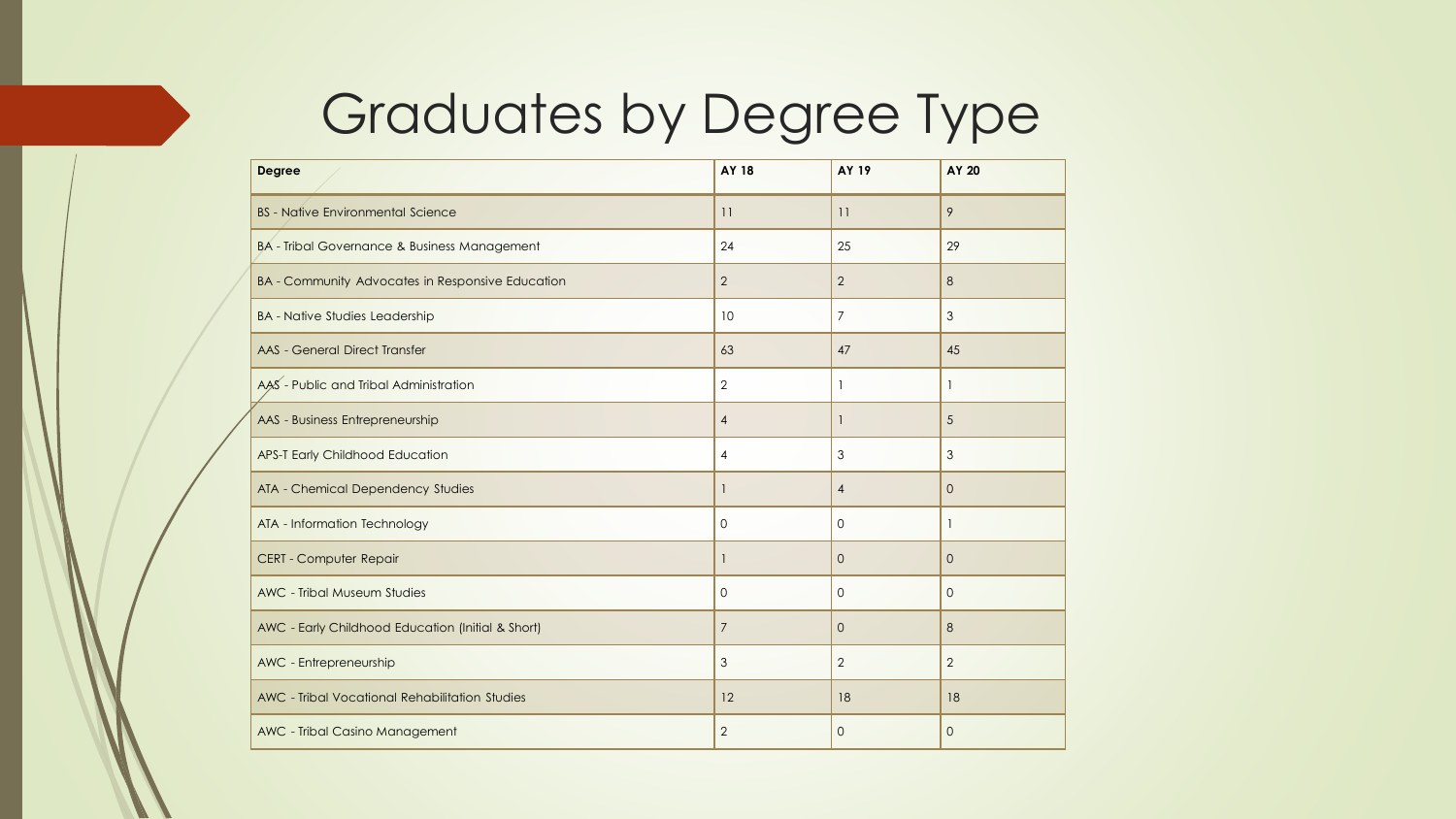# Degrees by Student Location

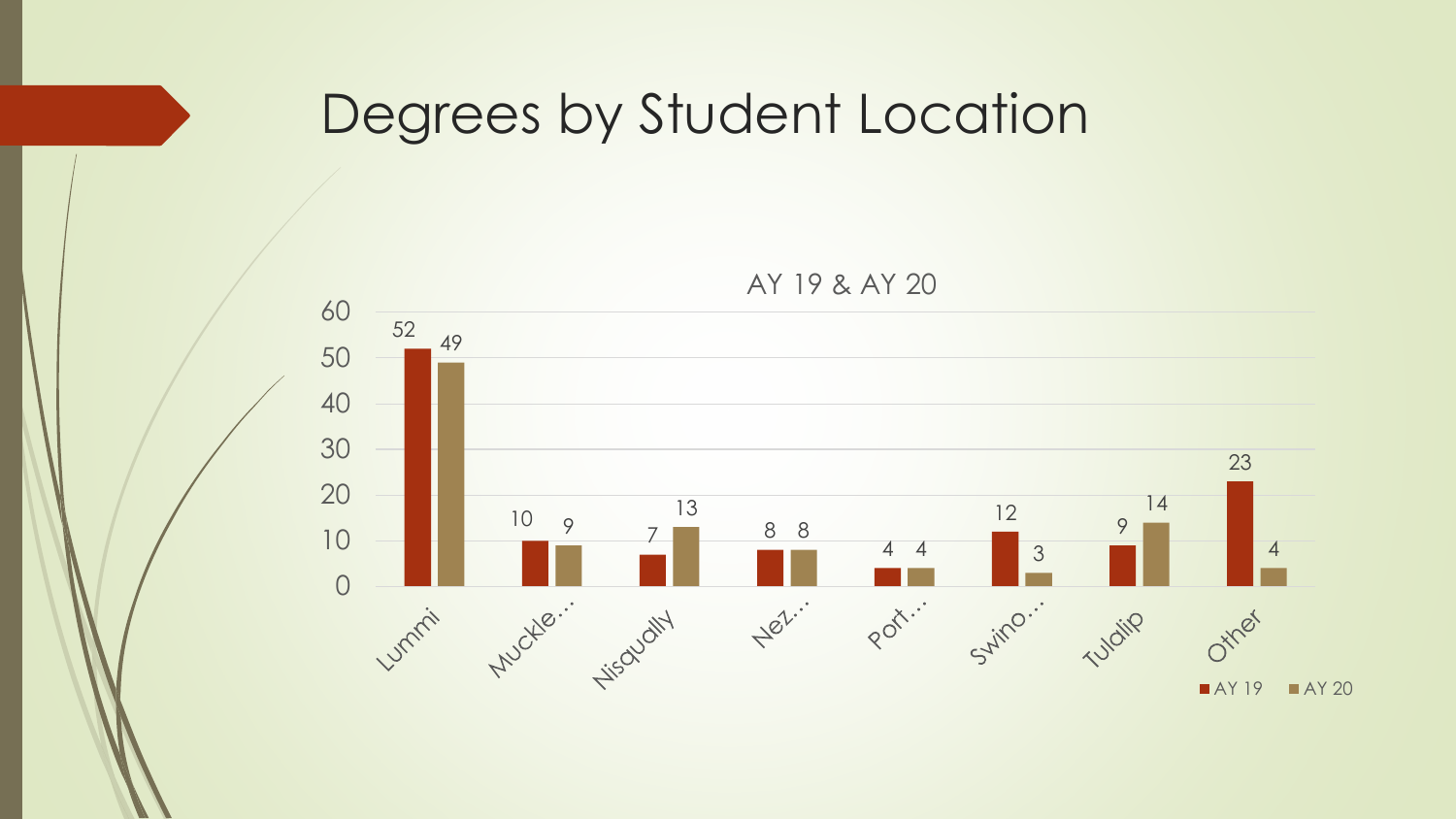# Academic Standing of Graduates

Average GPA

AY 19 AY 20

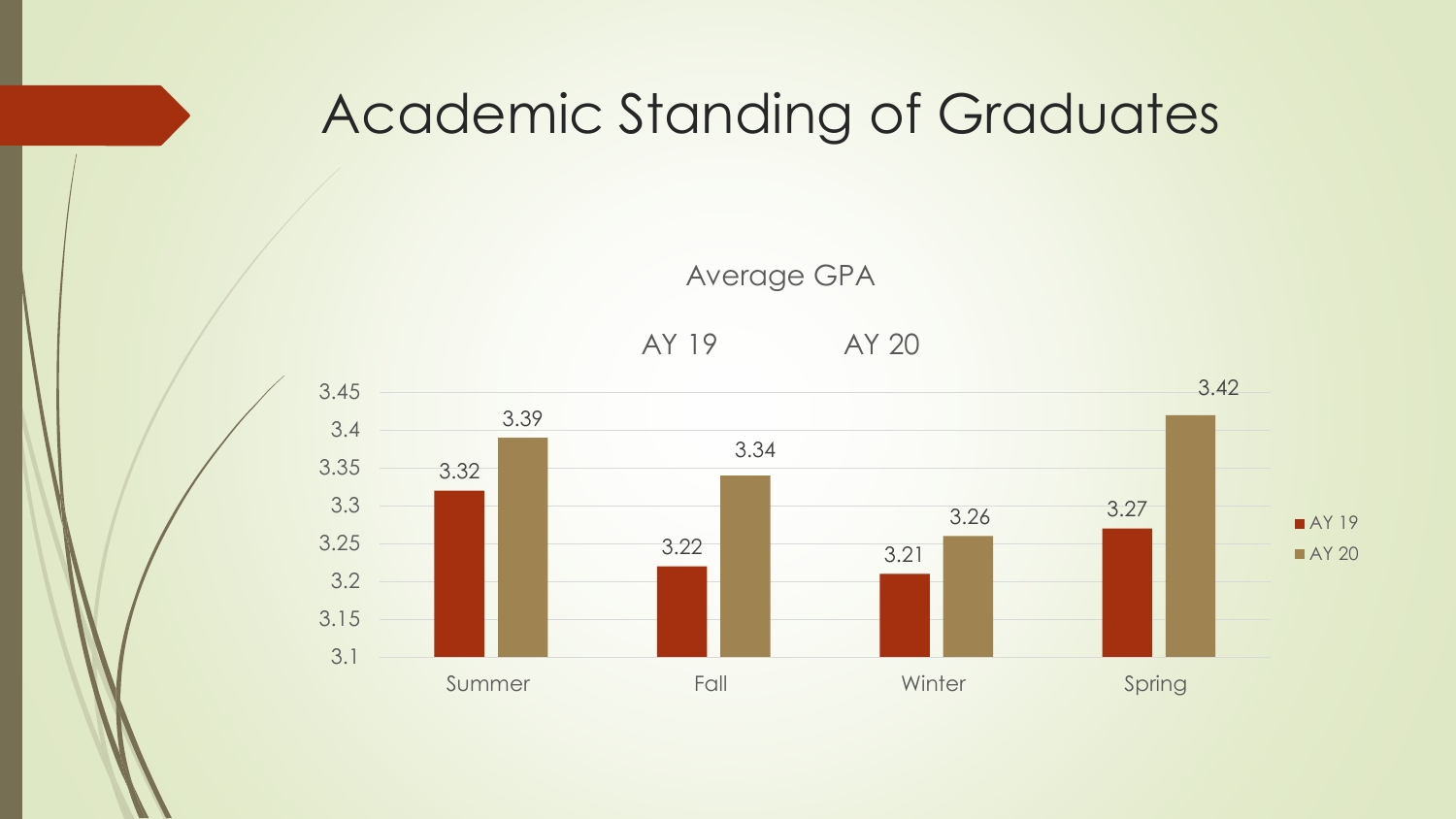# Capstone Learning Proficiencies AY20

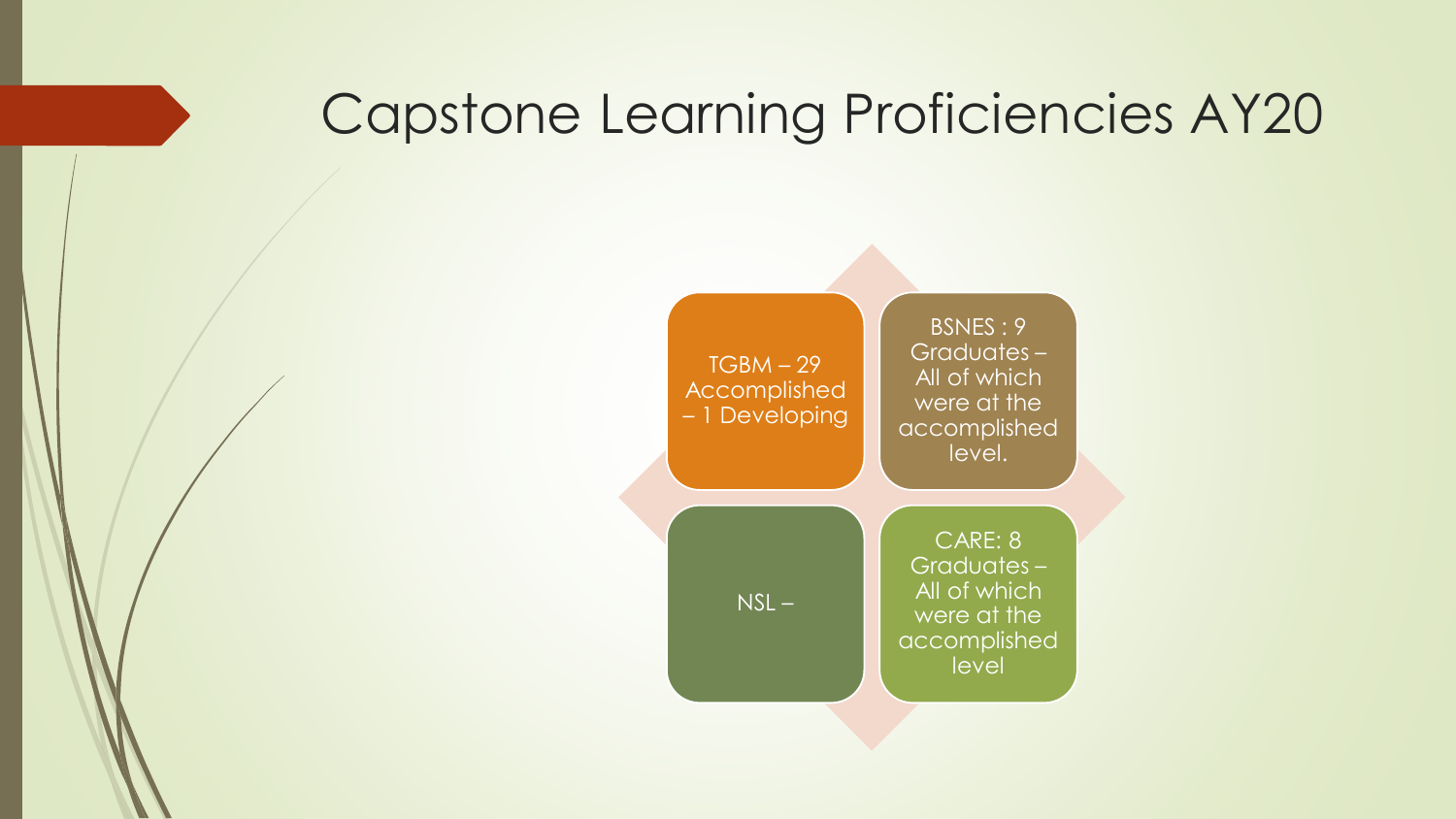#### Associate Degree On-Time Graduation Rate (150%)



18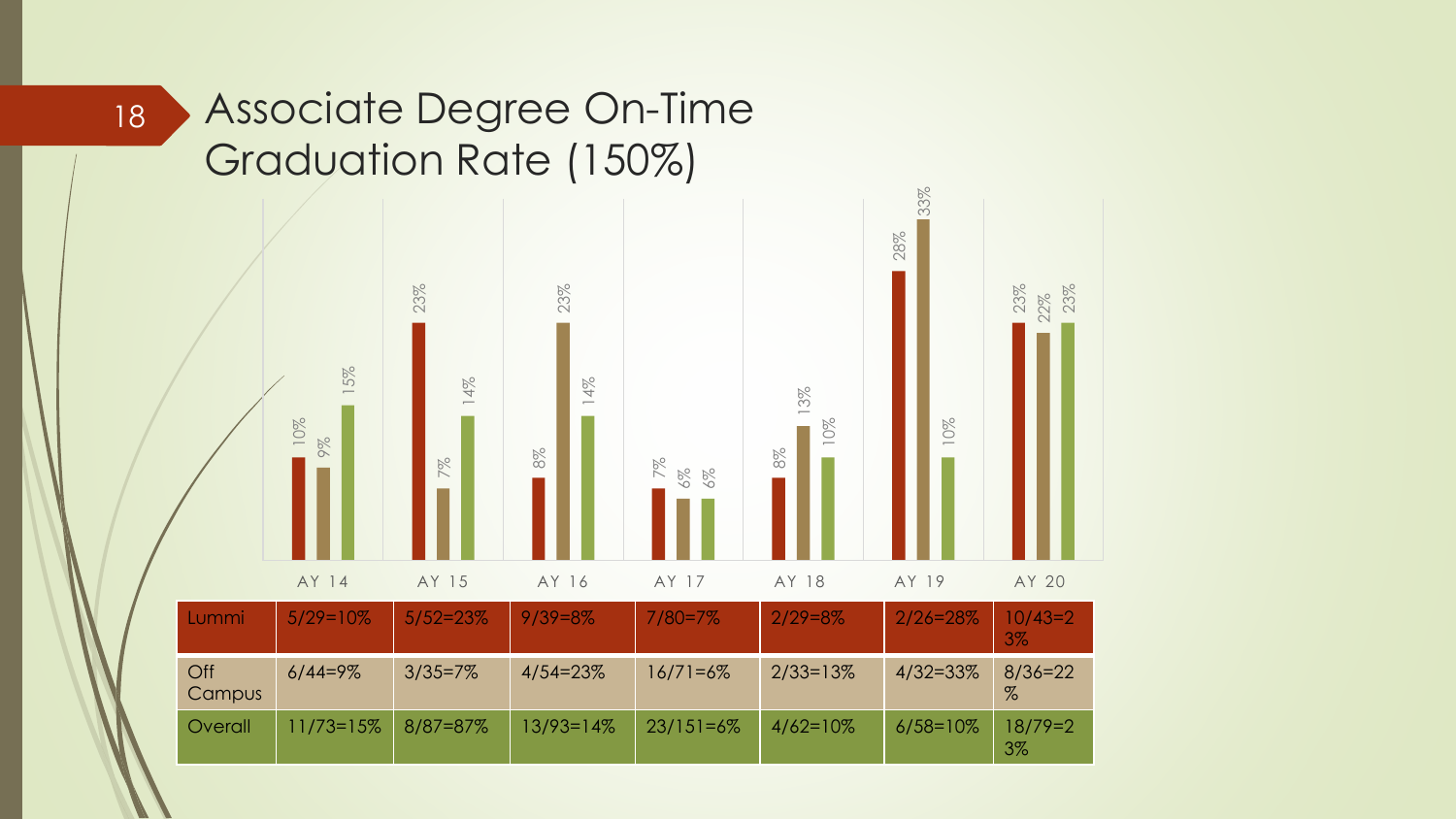#### Bachelor's Degree On-Time Graduation Rate (150%)



19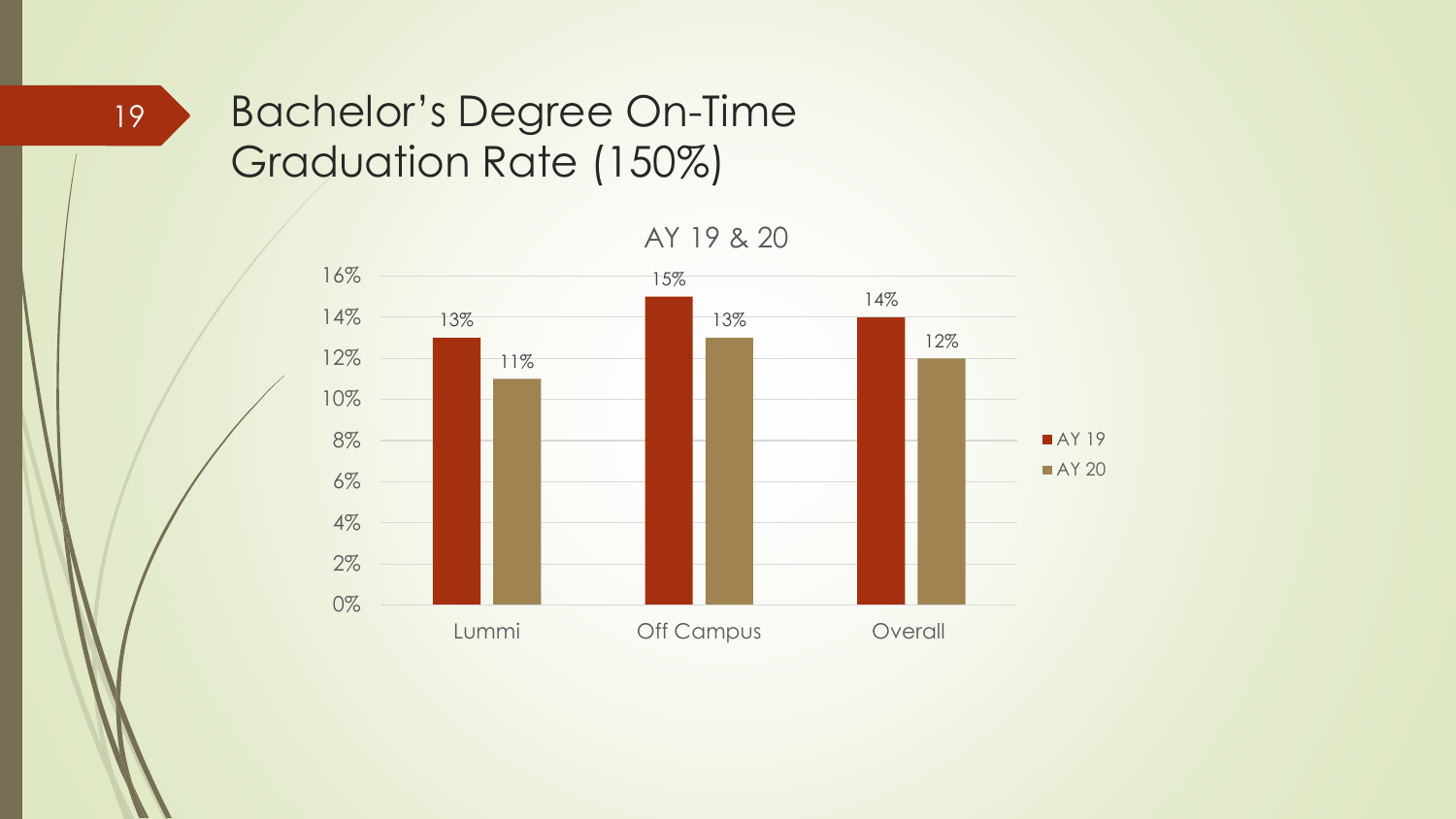# Completion Rates

- Completion Rates of Foundational Courses
- On-Time Completion by Award Term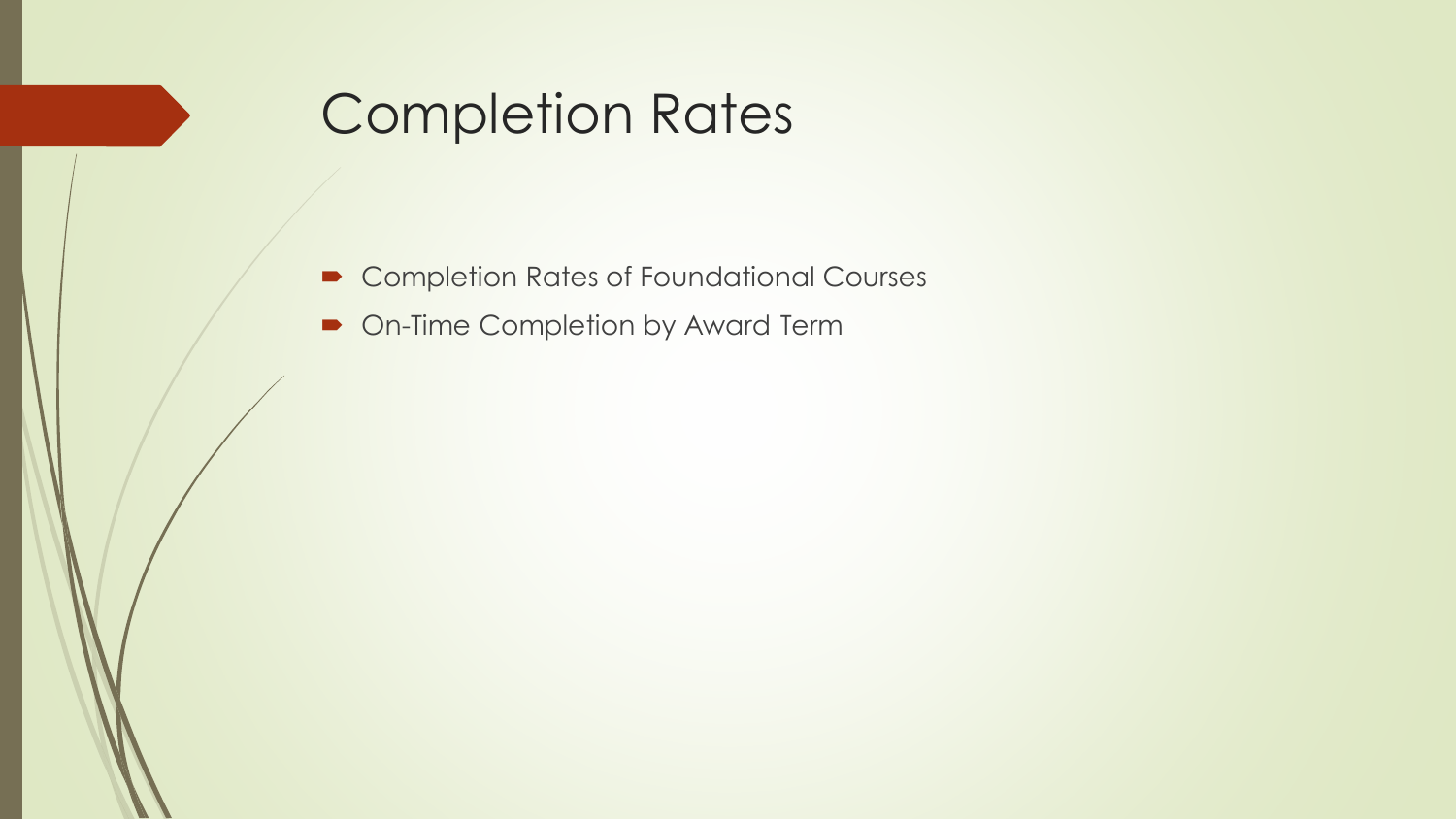# Completion Rates of Foundational **Courses**

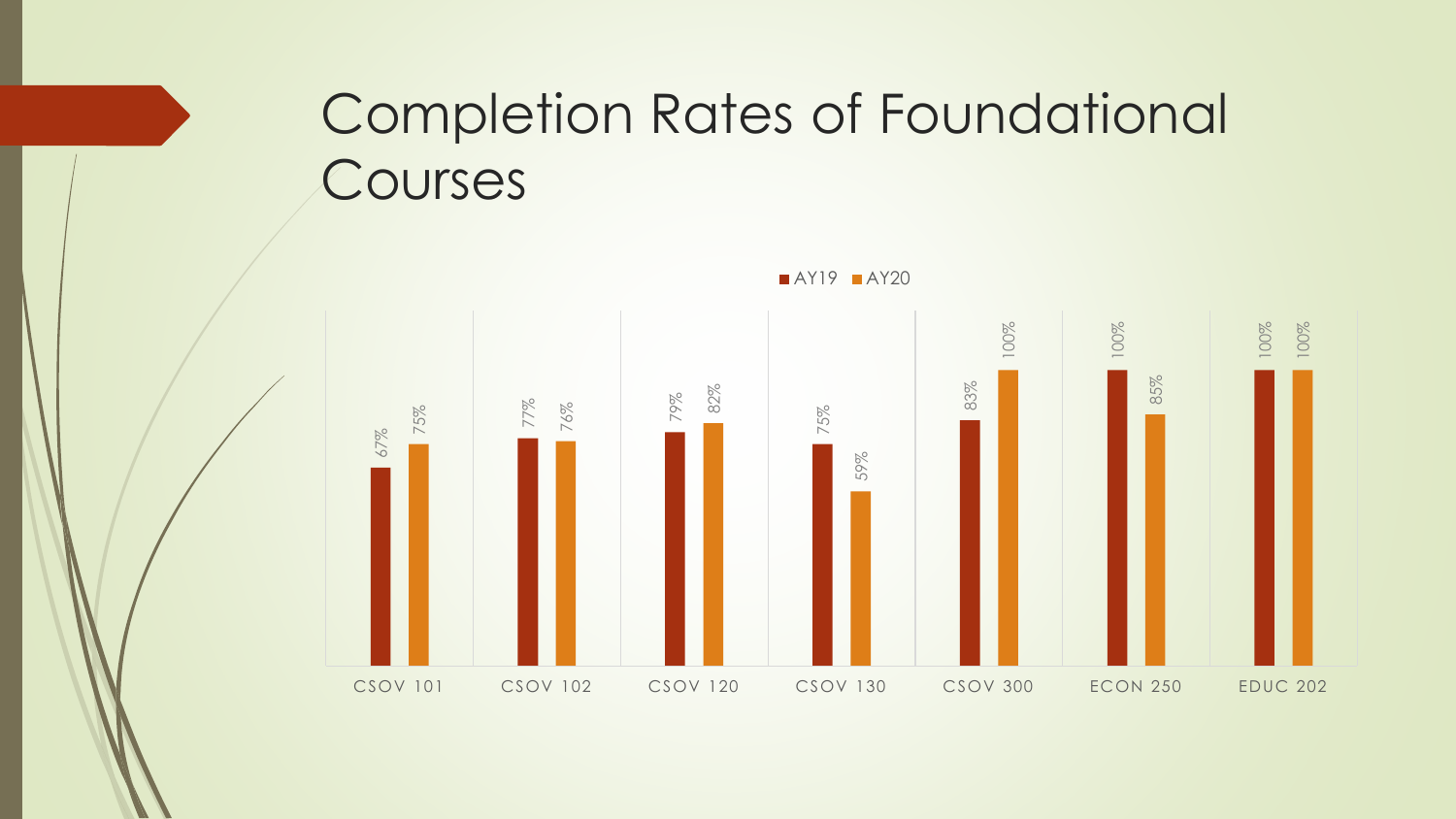# On-Time Completion by Award Term



AY20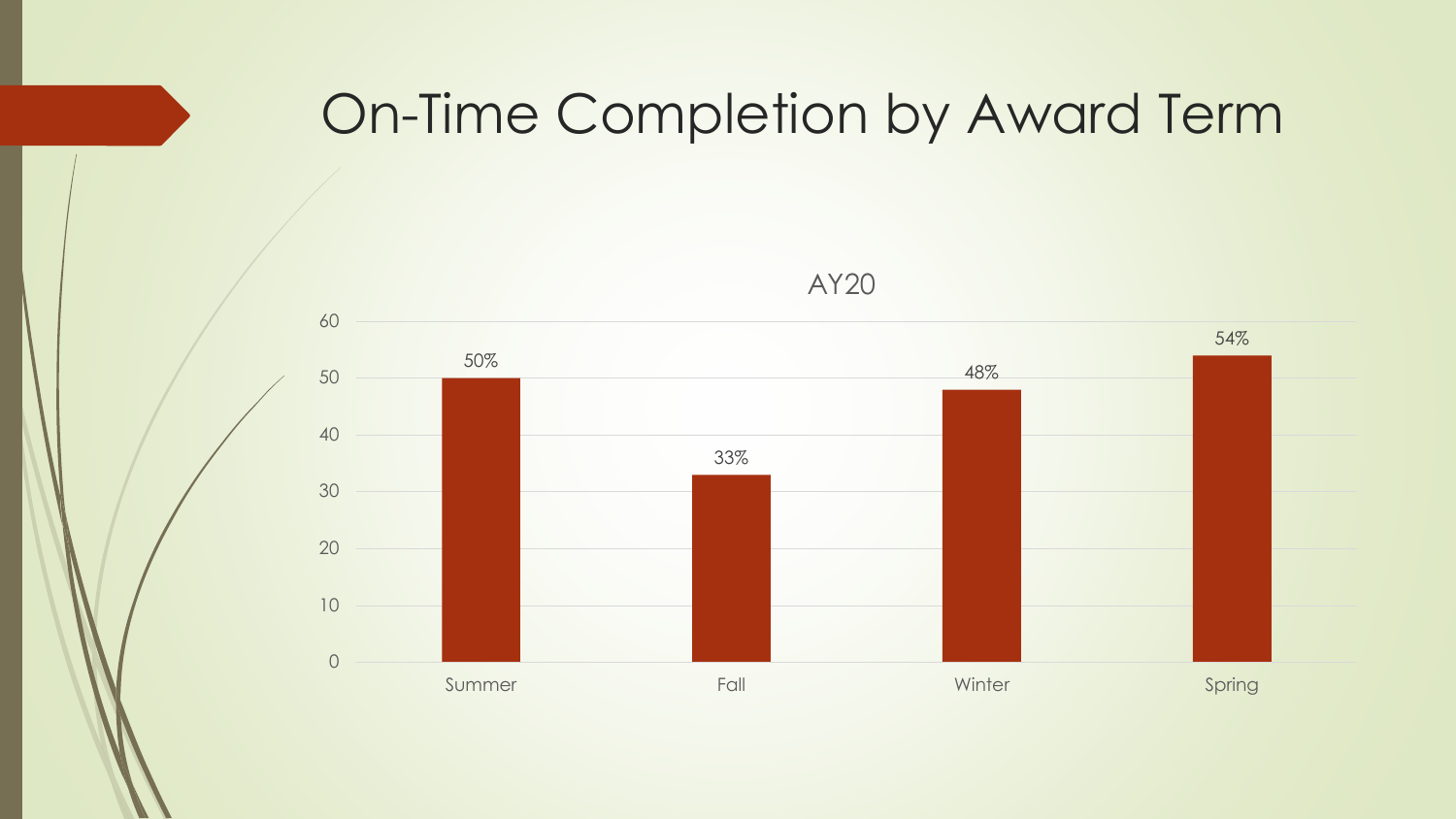# Retention Rates

- **All credit students:** all students taking credit courses
- **Site based Retention-** Lummi, Muckleshoot, Nez Perce, Nisqually, Port Gamble, Swinomish and Tulalip
- **FYE fall cohort-** First time POS students who enroll for 2 or more college courses fall and continue to enroll through spring
- **Degree seeking students**: Students who have declared a program of study
- **Certificate seeking students**: students enrolled in a certificate but not declared a program of study
- **Non-degree seeking students**: students taking credit courses who have not declared a program of study
- **ABE/GED students**: non-degree/non-certificate students
- **First generation students:** students whose parents have not attained a Bachelor's degree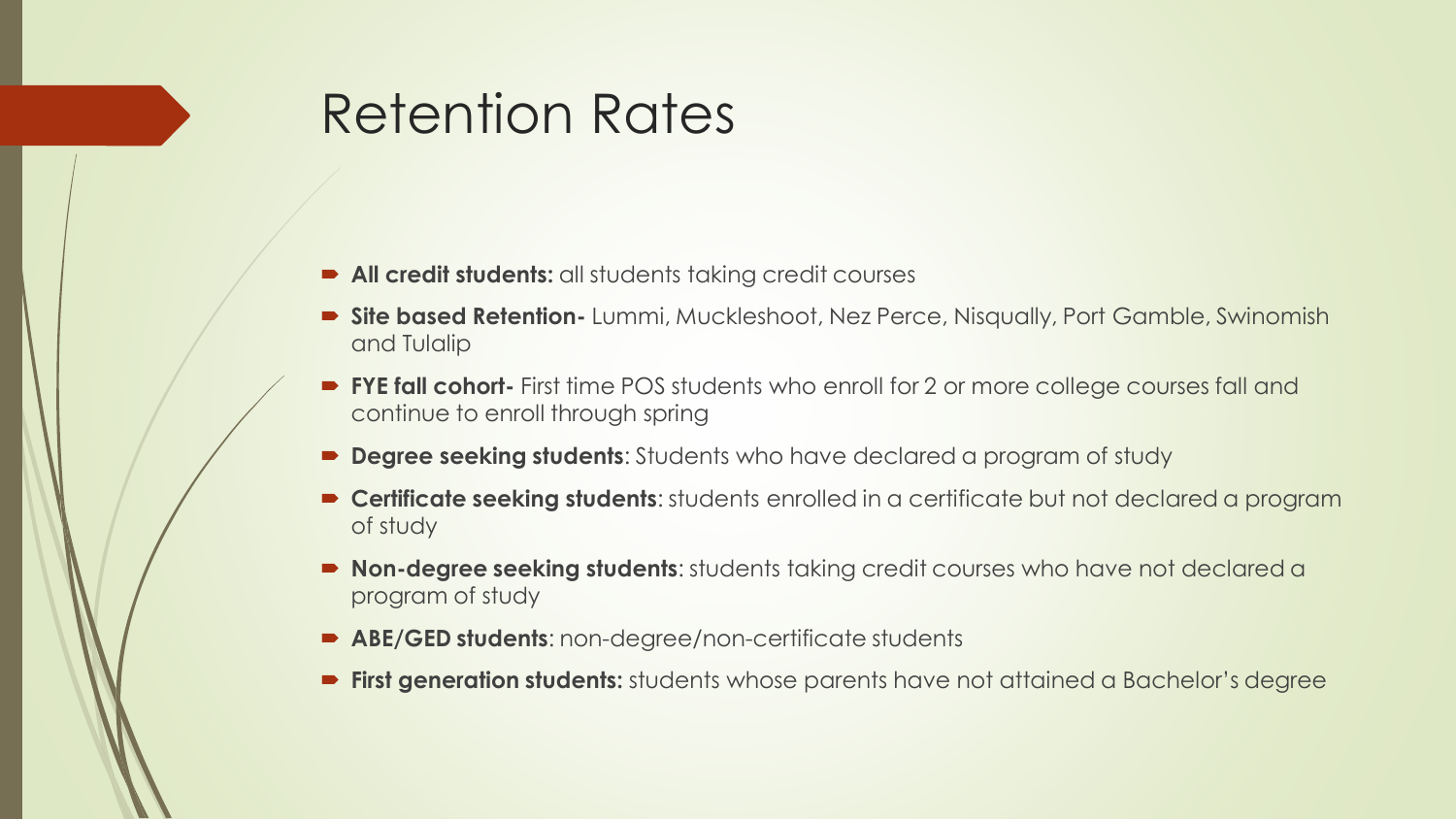# Retention Rate Definitions

• Fall to Fall: Number of students who completed at least one credit fall quarter, and then the number who completed at least one credit the following fall quarter.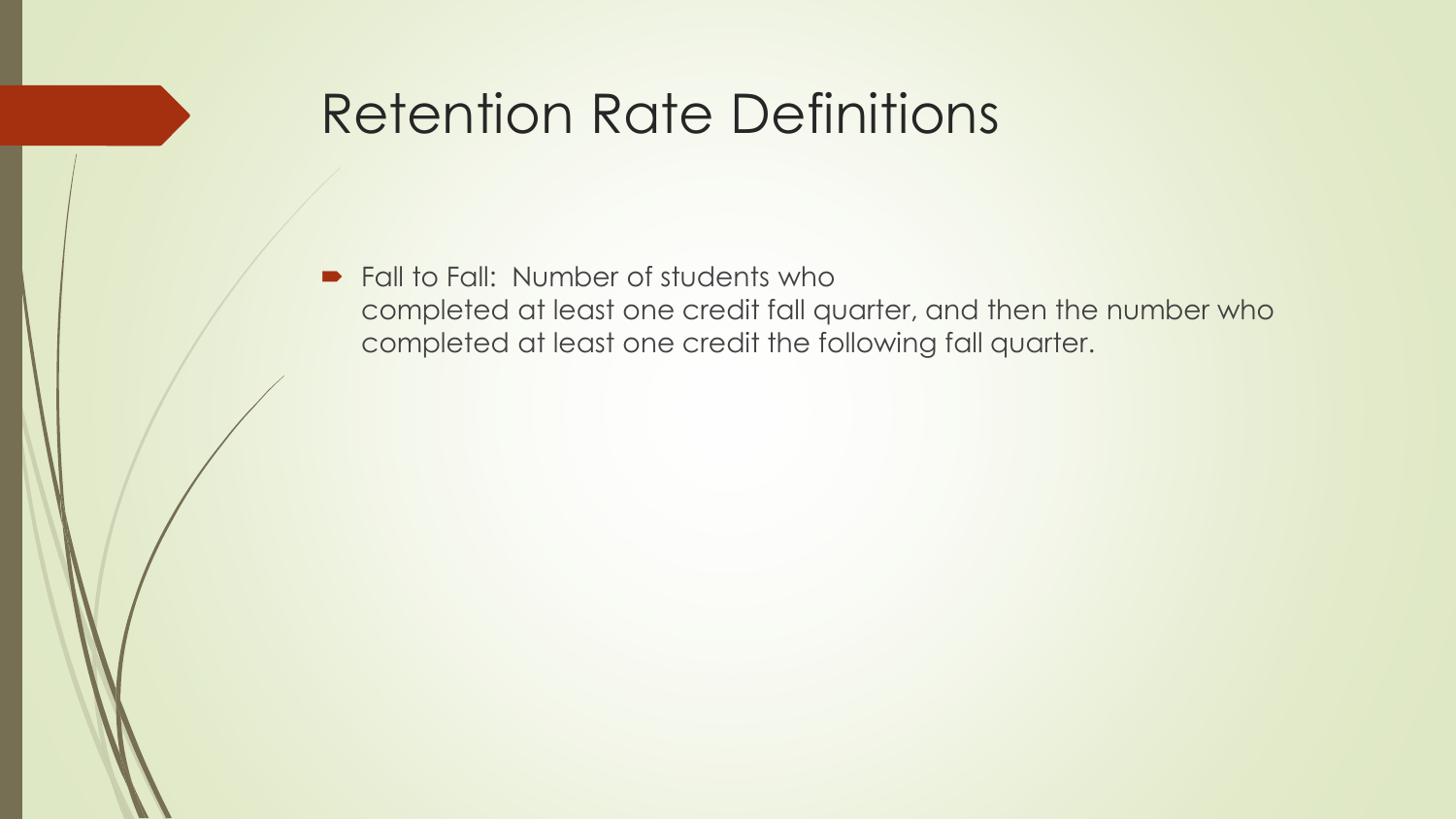# Retention Rate All Credit Students



AY 2015-2020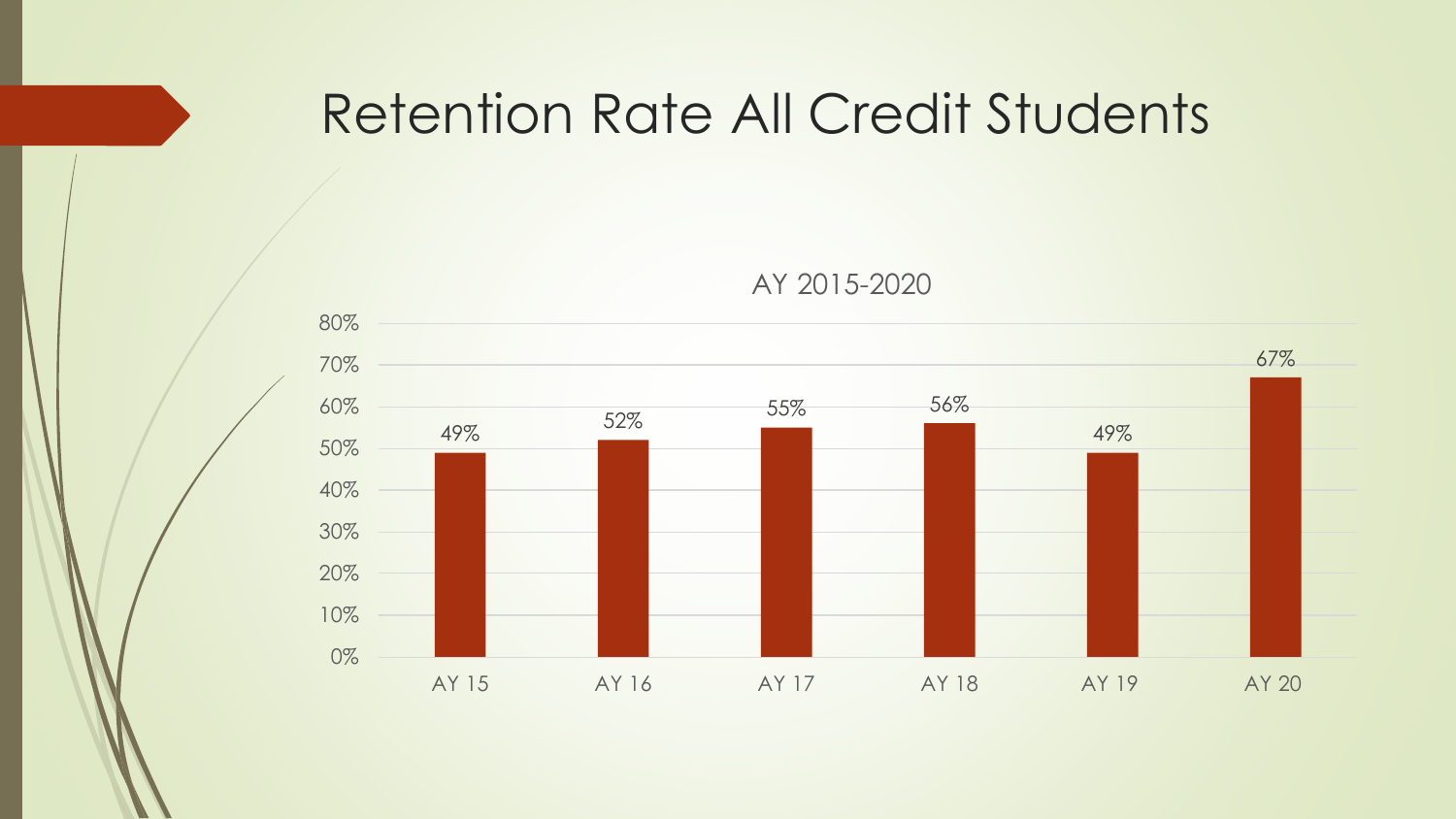### Site-Based Retention Rate

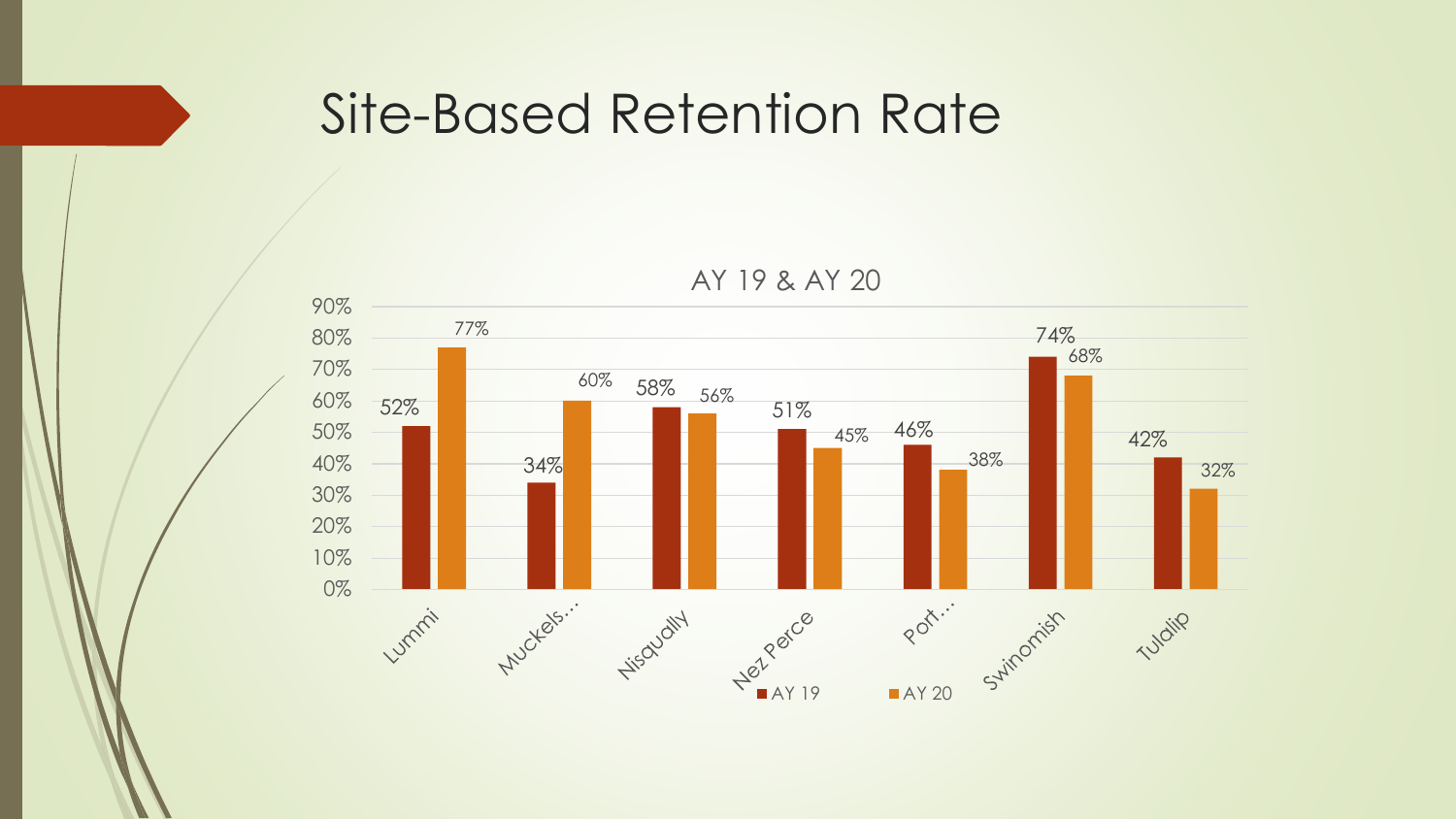# Student Retention Rate Program vs. Non-Program



AY 15 - AY 20

**Program Non-Program**